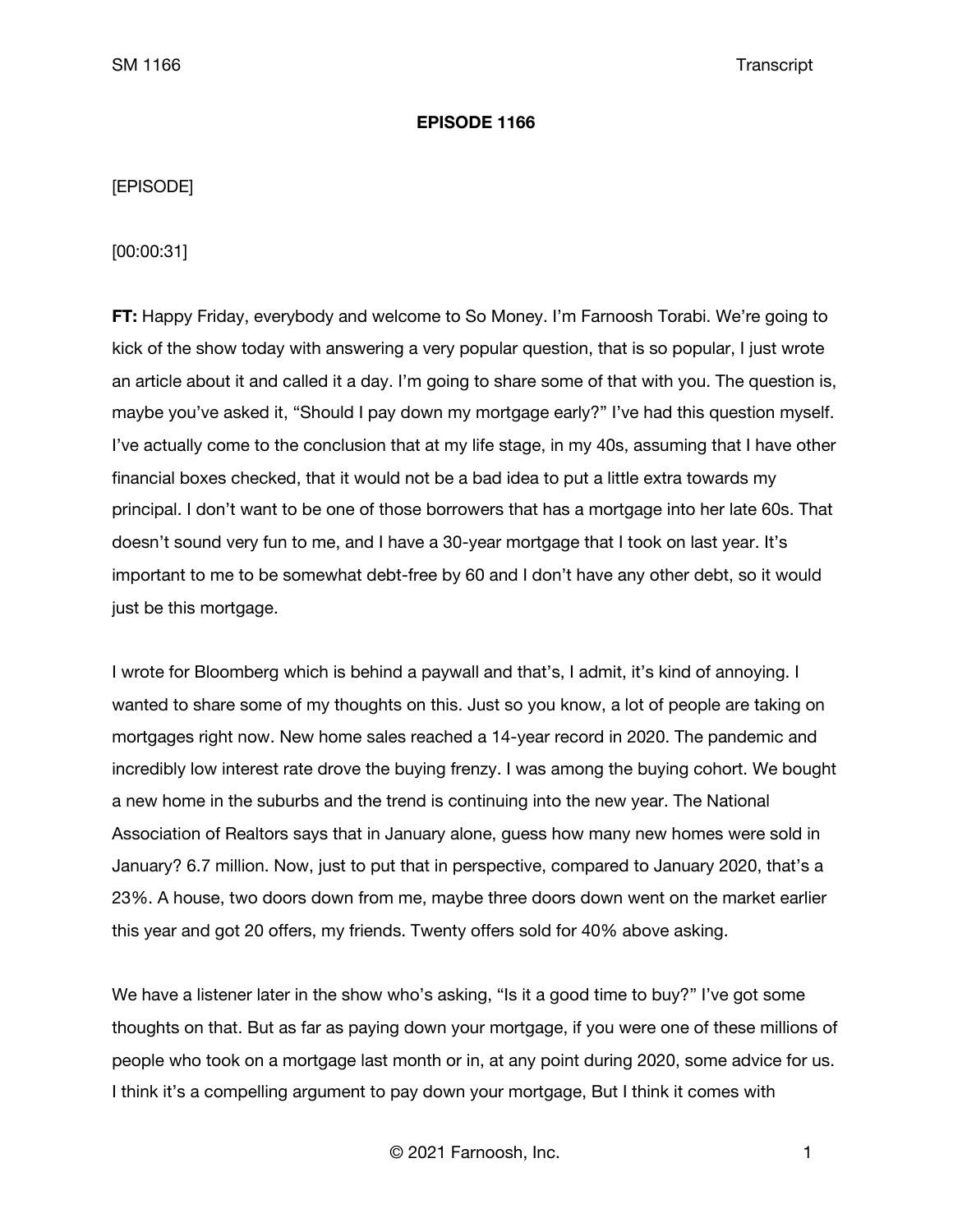tradeoffs. And unless you are someone that just has oodles of money in the bank and you've done all the things, including, you've bulked up a rainy-day reserve, you've maxed out your retirement account and then some. You spoiled yourself a little bit that year, because it's important to treat yourself smartly with your money. You've put money into the 529, you've done any home improvements that you want to make and you've got some money left over and you're looking at that mortgage. Sure, put a couple extra payments one or two or more towards the principle that can help to alleviate the interest burden over time, knock down the term and just get you out of debt faster. I mean, there are books on this. *Automatic Millionaire* by David Bach, who's been a guest on the show several times, is all about the power of paying down your mortgage early. But it only really works I think if you got other things "taken care of."

In this article, I really focused on what those priorities should be and I kind of tease them already. But number one, bulk up rainy-day savings. Before setting sites on mortgage zero, check your rainy-day funds. Because here's what, if you lose your job tomorrow, it is going to take an average of 26 weeks for you find another job. That's what the labor department is currently reporting, that the "unemployment duration" or the length of time it's taking for someone who is receiving unemployment insurance currently to begin a new job is 26 weeks. Do you have an emergency account that say 26 weeks, or 6 months, or 7 months, or 8 months? Because that is on average what you're looking at in that kind of a worst-case scenario. But there are other worst-case scenarios, right?

There could be like a situation where you just can't take your job anymore, you just can't. You have to take a leave of absence, whether that's because you have to take care of family, or you have to take care of yourself, or you just hate the job so much, you need time to find a new job and leave. You're cutting your loses and you're like, "I'm out of here. Got to find a new job." You need to afford yourself options, which we talk about on this show all the time.

Rainy-day savings in my book is of higher precedents, higher importance than knocking down your mortgage. Which by the way, if you got a mortgage in the last month or last year, it's probably hovering around 3%, right? The 30-year mortgage, assuming you had a good credit

© 2021 Farnoosh, Inc. 2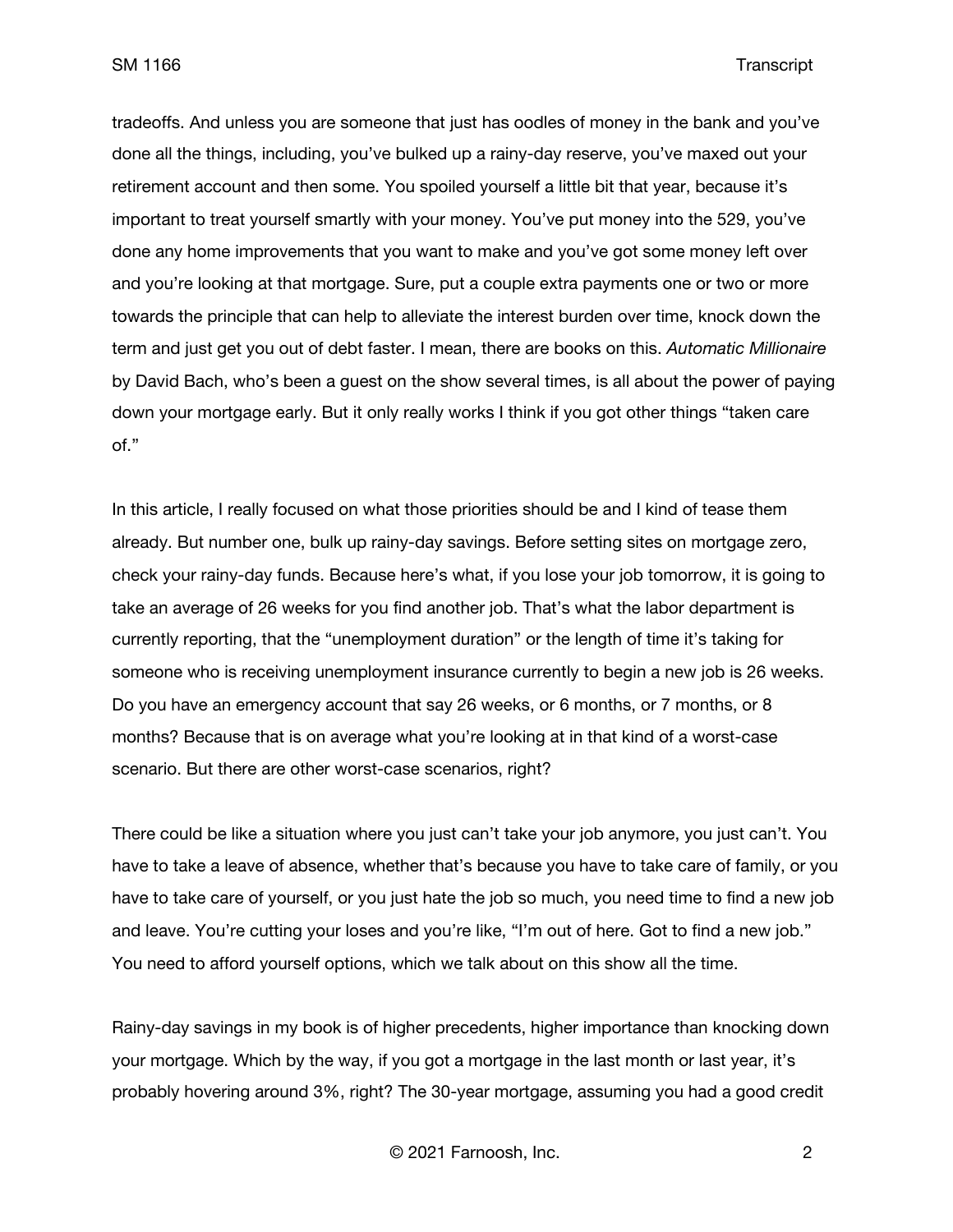score, strong credit score and all the other factors checked off, that you got something like 3%. The average 30-year fixed rate right now is about 2.8%. Mathematically, it then make a lot of sense to pay down a 2.8% debt when you have other important things to tackle, like your rainy-day, which could if you don't have it, kick you back into credit card debt. Which is carrying a bigger than 2.8% interest rate.

Number two, up your retirement contributions. It's not secret again looking at the math, that money in the stock market over the long haul offers a better return than paying down a mortgage with that 3% or even 4% interest rate. Which if you have a 4% interest rate, you really need to think about refinancing. Then if you've got kids or you are about to have a child, I would even put a 529 college savings plan higher on the list than paying down the mortgage. If you've got limited money, we have to make choices. If it's between saving for college or paying down your mortgage, I think college, depending again on what your goals are around affording college for your kids, it might make more sense. If you're the kind of family that's like, "We're going to just kind of go 50-50. We pay 50%, our child pays the other 50%, or I want to do the whole thing or we're just a public-school family versus private school, right? Kind of know what you want to contribute to as far as that college experience. Do enough there as far saving ahead of time, and there are calculators online. Then if there's money left over, boom, pay down the mortgage.

But before you pay down the mortgage, last step, if you're there, you've done all these other things. Look at your interest rate on the mortgage. Is it more than 3.8% or 4%? You haven't refinanced it at all since you've got the mortgage maybe a few years ago or longer than that, you might want to consider refinancing. I know this seems like a step in the opposite direction, because refinancing effectively resets the payoff clock, taking on a new 30-year mortgage when you maybe you already like eight years into your previous mortgage. But hear me out, if you've got really good credit, which means mid to high 700s for the score, you could qualify for the 2.8% that I was talking about earlier.

If your monthly savings from that lower interest rate is going to eclipse any upfront closing costs in a few years, this could be very well worth your time. You can run your own calculations

© 2021 Farnoosh, Inc. 3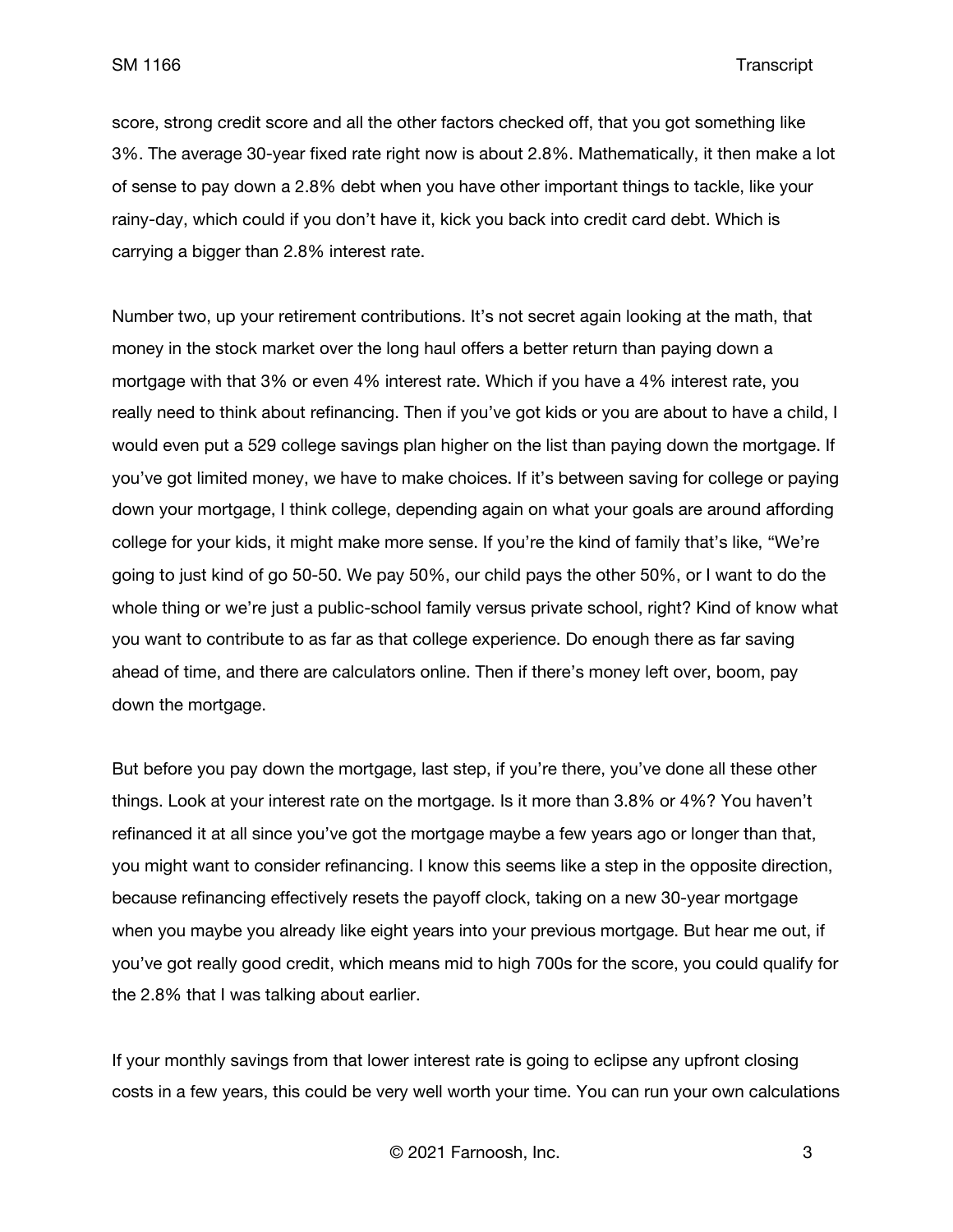online. If the answer is, "Yes, this makes sense." Then you could take the savings from this new mortgage and apply that to the balance. See how I did that. You don't have to come up with any new money really or this pay down. You basically refinance your mortgage, took out the savings from the refinance. This will happen right away because you'll have closing costs, but eventually, you'll have pure savings. That's the money you can use to help knock down the balance. That's the bottom line. You can pay down your mortgage early if you want, you've got my blessing, but please don't do it until you have achieved these other financial goals. Full article at Bloomberg Opinion.

Switching over to our review section on iTunes. I'm so grateful for all of your support. I have to say, going out on a limb and sharing my opinions about someone as powerful as Dave Ramsey, a white male, powerful figure in the personal finance space, I understood there were some risks for me. Okay? Let's be honest. I definitely felt some backlash, I definitely experienced some backlash. There was somebody who left a very unfriendly review. There are people who said nasty things on Instagram privately, of course and also publicly on my feed, but that's fine. I was talking with my mother about it over the weekend, she was like, "Good. That means you said something that was important, that had meaning. You weren't just sort of saying something that was feeding an echo chamber." Thanks, mom for that pep talk.

But I really feel strongly about the fact that you should not, especially if you're in a position of power and you're giving financial advice to do that in a way that makes people feel shamed, or guilty, or more insecure. Like, who do you think you are? I just had to share my piece. Thank you for everybody, most everybody who was extremely understanding and shared your own thoughts on this. Apparently, this unlocked, unleashed a lot of people's own issues around this type, this brand of financial advice. Dave Ramsey is not the only person who does this, there are many others. And my point is to say, there is an entire universe of incredible financial pros who are way more inviting, engaging, inclusive, understanding, empathetic, all of whom have been on this program. All you have to do is literally listen to this podcast.

People have said, I've learned about so many other financial experts. Thanks to you. Thanks to your show. That's what I'm here for, because this is a big job. I'm not the only one who can do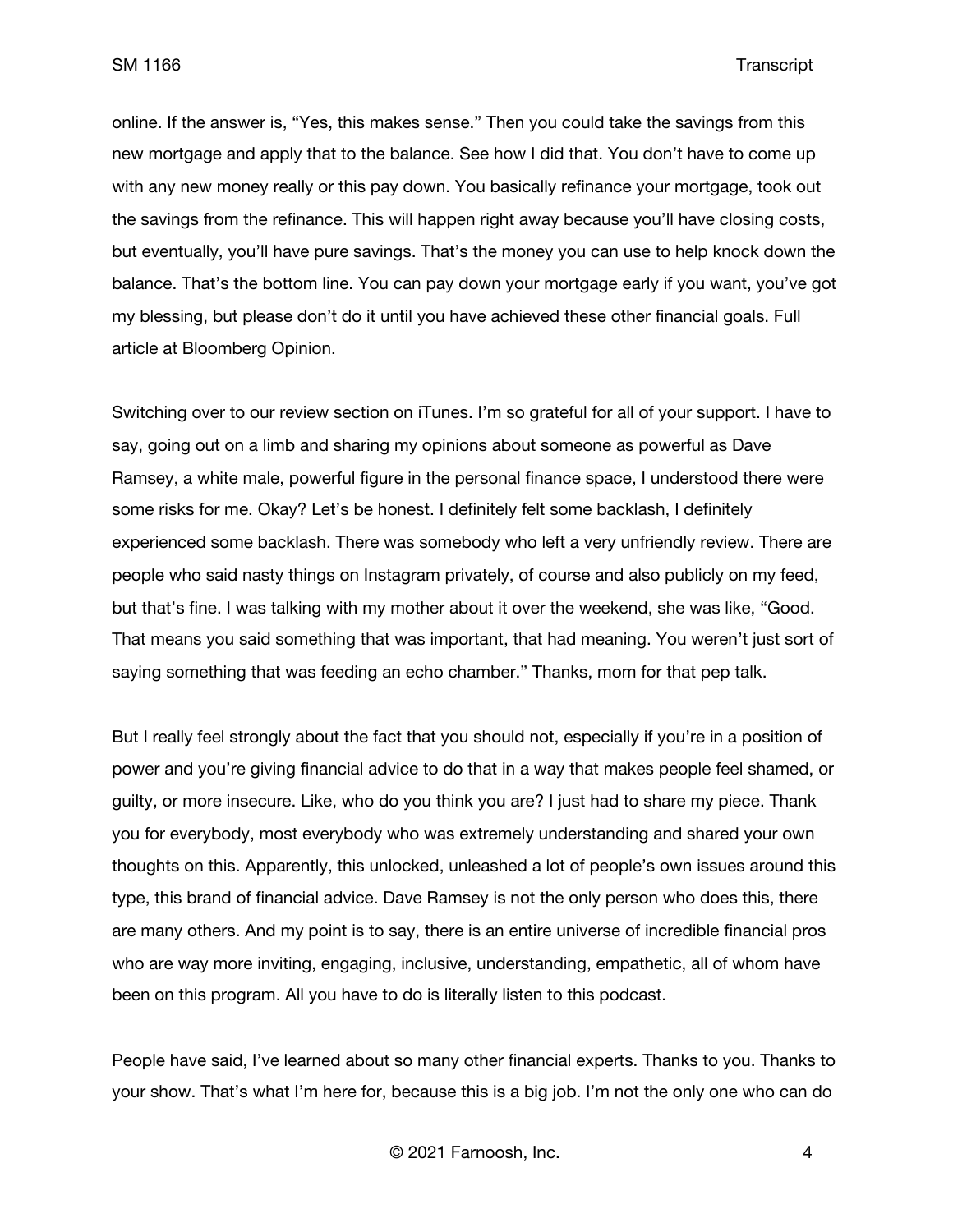it or should do it, frankly. There are many other voices that need to be heard and need to be amplified. With that, going to the reviews section, I'm going to pick a reviewer of the week. This person is going to receive a free 15-minute money session with me. This one is going to go out to Sarah Kernoles. It's funny and I don't know if this is your situation, Sarah. But in the past when I have shouted some of these reviewers and have called out their names, their like nicknames. They're like, "I didn't even realize that was my nickname. I forgot all about it. I signed up for iTunes in 1999 or whenever it was" — not even. Was that impossible? "2005 and I had a double take when you called my name out.

Sarah Kernoles, your title for your review is, Calm, Educated Strong Voice in the Money Space. She says, "What a gem. After listening to the podcast, I feel empowered and confident. What more could you ask for? Money can be so confusing and broad, and Farnoosh breaks it down so it is easily understood and actionable. It is well researched and the various guests provide different perspectives to look at money in new ways. I love all the diverse perspectives and wealth of knowledge that is shared, especially Ramit Sethi and Erin Lowry. They gave her the recent Dave Ramsey perspective. They gave a voice to some issues I've had with his advice. It goes to show how important it is to find mentors with whom you personally resonate. There are all kinds out there and it is not one-size-fits-all." Couldn't say it better myself.

Sarah, thank you so much. Get in touch with me so we can chat. You can direct message me on Instagram @farnooshtorabi. You can also email me, farnoosh@somoneyypodcast.com and go on the website, So Money Podcast and click on Ask Farnoosh. I encourage all of you if you have yet to leave a review, if you have thoughts about the show, please do so and we could connect, you and me on the phone. I do voice to voice. There's no need to put on like a nice shirt and comb your hair. This is just voice to voice. Remember those days when you would just hear someone's voice? I mean, I guess, this is what we're doing right now, right?

[ASK FARNOOSH]

[00:12:53]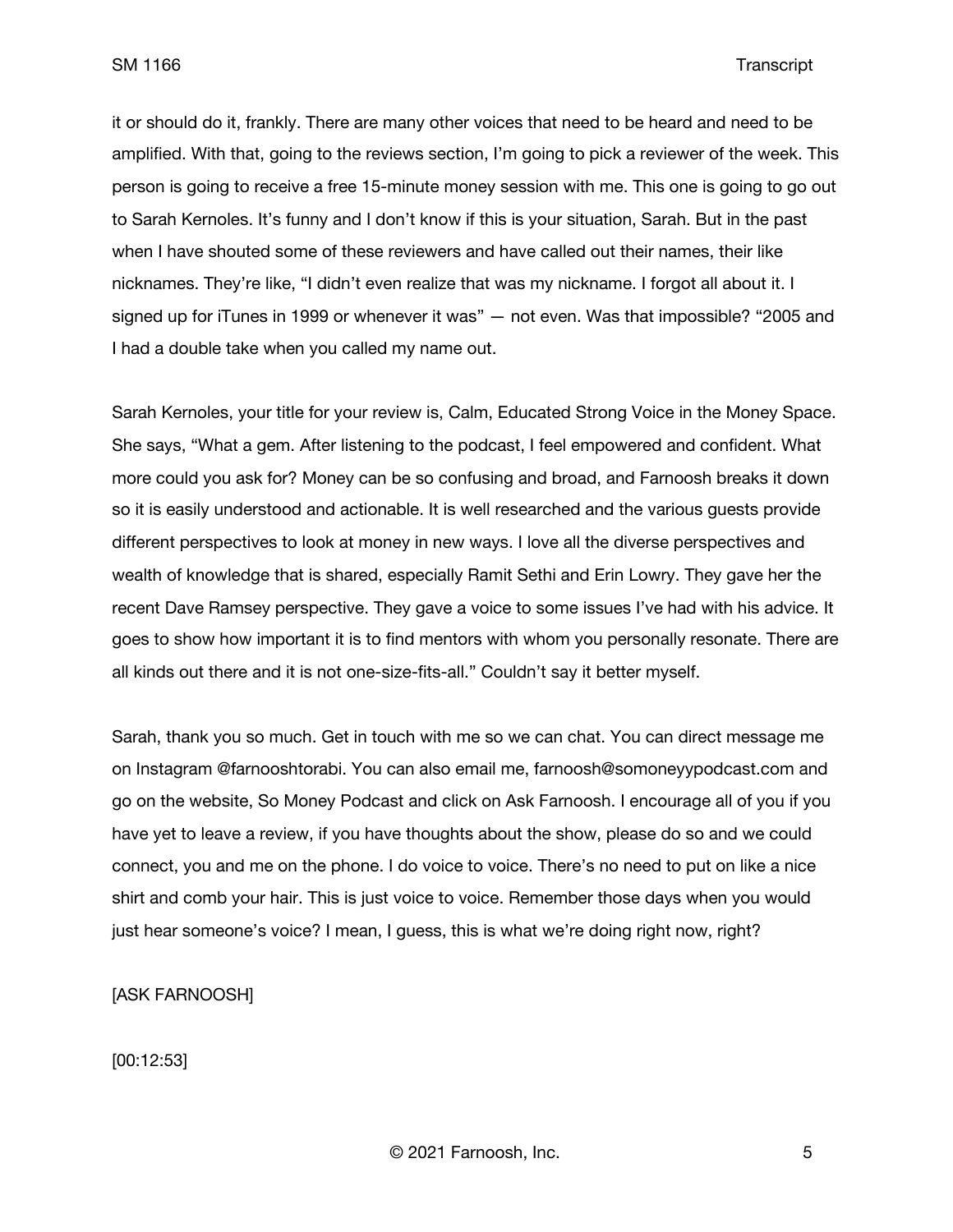**FT:** Let's head over to the mailbag.

[00:12:55]

Our friend, Sage writes in and she asked,

[00:12:58]

**S:** "Hey, Farnoosh. I'm considering putting my mortgage into forbearance. President Biden just extended it for six months and I haven't lost my job and I just refinanced the house, but money is tight and I have been able to rent out rooms in my house due to COVID uncertainty. I like the idea of pausing the payments so that I still have a cushion and I'm not dipping into my emergency funds or my paycheck to cover the monthly payments. But I'm concerned about what happens when the forbearance period ends. What do you think?"

## [00:13:30]

**FT:** All right. You're right to be curious about what happens, because what happens may be different depending on your bank. The general approach to mortgage forbearance from the banks is that they will pause your payments, there's no extra that you have to pay. But when that forbearance period ends, six months from now, you have to start paying it back. Do you have to start paying it back right away over a period of time? That's what you really want to find out. Call your bank, talk to somebody, write down their name, record the call, whatever you've got to do to just be sure that you are both aligned as to what is supposed to happen.

Because not to scare anybody out, there has been some confusion around this. It was mostly in the beginning, back in the spring of 2020 when this mortgage forbearance was just being introduced in response to COVID and the banks were scrambling to kind of come up with their own method. Consumers were complaining that it was impacting their credit scores. I've seen a lot of the complaints myself. I did this whole story on it. But I think a lot of that has ironed out, but you still absolutely need to know what is going to happen, because it's not the same thing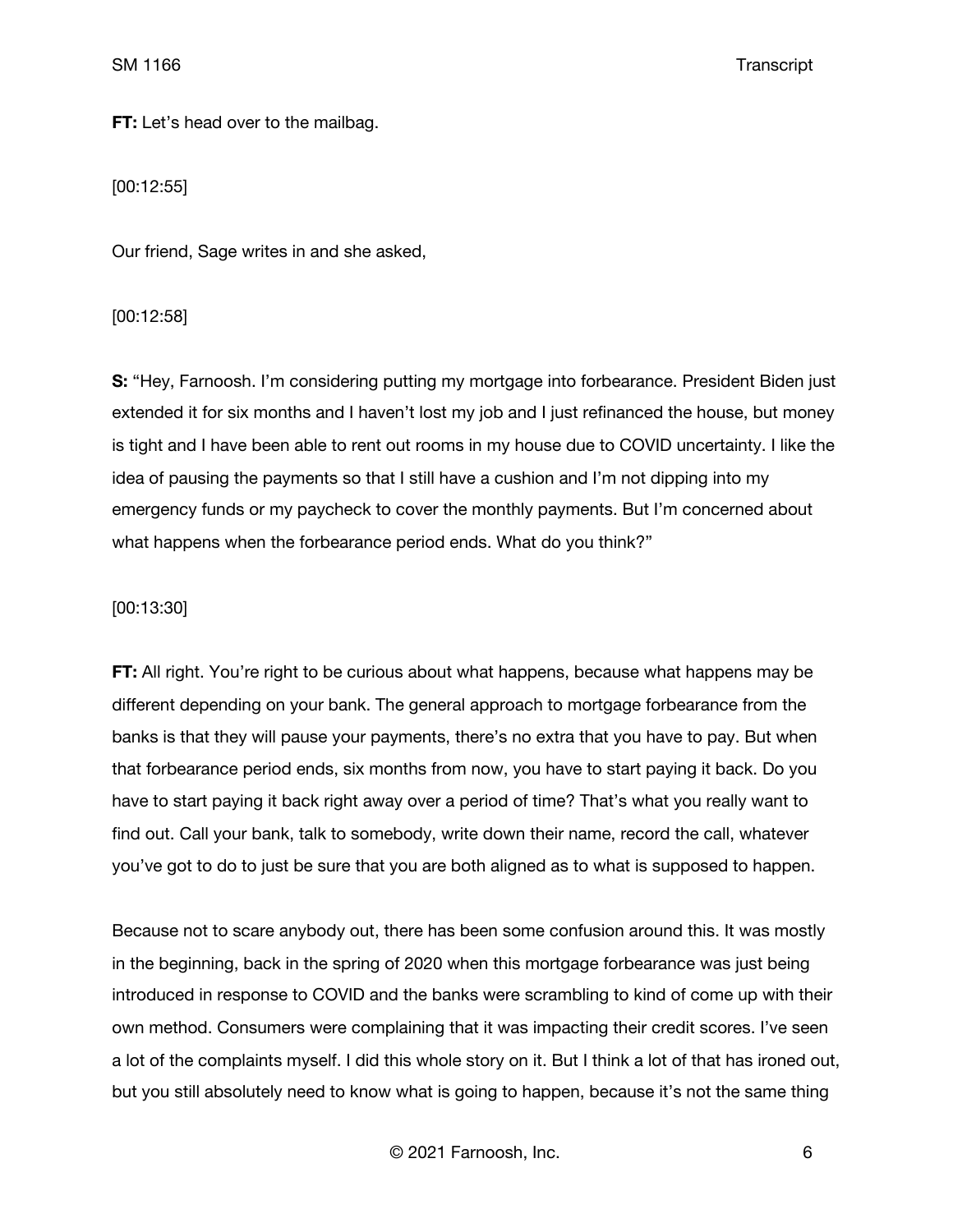at every bank. Because the risk that you potentially run is that whatever the plan is that the bank requires of you, the repayment plan, that may be too much for you to take on, so call your bank, understand what your own banks rules are around this forbearance, what kind of repayment is expected of me, when does that begin and see if there's flexibility. Could we stretch this out even further?

If they're like, "Well, you got to repay it over the next year on top of the actual mortgage that's due during that year. You have to pay these back payments." That could be a lot for you and so see if there is any flexibility with that. Again, I don't know what the rules are but I'm just speaking hypothetically. If that is the case and it's too strict for you, maybe you could ask for something more flexible.

[00:15:26]

Next up is Valerie and she says,

[00:15:28]

**V:** "Hey, Farnoosh. I just graduated from college in May."

[00:15:31]

**FT:** Congratulations, Valerie. My heart goes out to all the seniors, high school seniors, college seniors that spent their last year, maybe you did out of your classroom, at home, or in your dorm room or in your apartments, going to school virtually. That was not the experience you are expecting. I hope you are still able to make something of the year. You did graduate, so that's a huge accomplishment. Our question is this,

[00:15:55]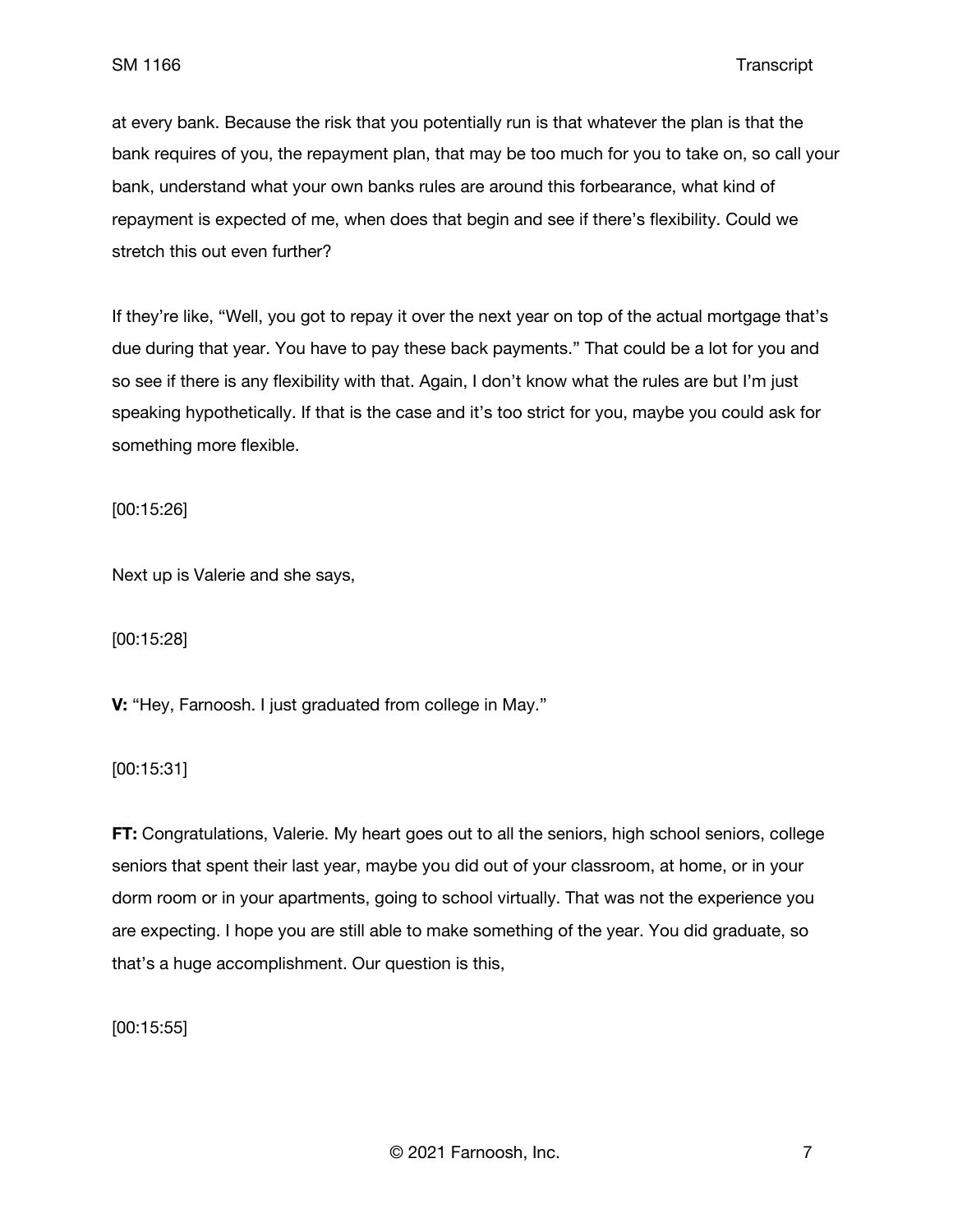**V:** "I was hoping that the housing market would take a nosedive, but it seems stronger than ever right now. I'm currently renting, but I'm looking to buy. I plan to stay in the area that I'm in for another 5 to 10 years. I would keep my budget for a home to be the same monthly price, give or take, a hundred dollars or so. Is buying right now a good idea?"

[00:16:18]

**FT:** Okay, big breath. In your case, Valerie. I would say, hold off, especially if you're seeing in your area people bidding up homes like there's no tomorrow. I, like you expected this year to be a little bit of a cooling-off. If anything, it's been double the heat already. In January, we're seeing crazy, crazy, at least in my town. This could be different where everybody lives, right? But in my town, where you live, Valerie, it sounds like, the market has done nothing but get hotter. We're seeing prices mimic what they went for in 2006. Remember 2006, 2007? What happened? Prices went through the roof at the bubble burst. The bubble burst big time. So much so that the people who bought in 2006 who are now trying to sell in 2021, they'll be lucky if they get the 2006 purchase price. I'm looking at my neighbor's house right now. I don't think they listen to this podcast, but I saw what they paid for their home in 2006 and their home is going on the market and time will tell.

But my money is on the fact that they might break even, they might. I mean, they're not even going to really breakeven, right? Because even if they sell it for what they paid for, that's 15 years of taxes, 15 years of maintenance. It's not really like they're going to walk away with as much money as they started. They're going to walk away at a loss. They need to make a lot more essentially, effectively to really make this an "investment." But we don't look at primary homes an investment, but I'm just saying that right now, people are paying for homes prices that we haven't seen in 14 years. If you have time and you're not in a rush, because you're not rushing into a town that has schools that are functioning, that is out of the city because the city is not a great place to be in during a pandemic. There are reasons people are making these moves and it is with a sense of urgency and I get it.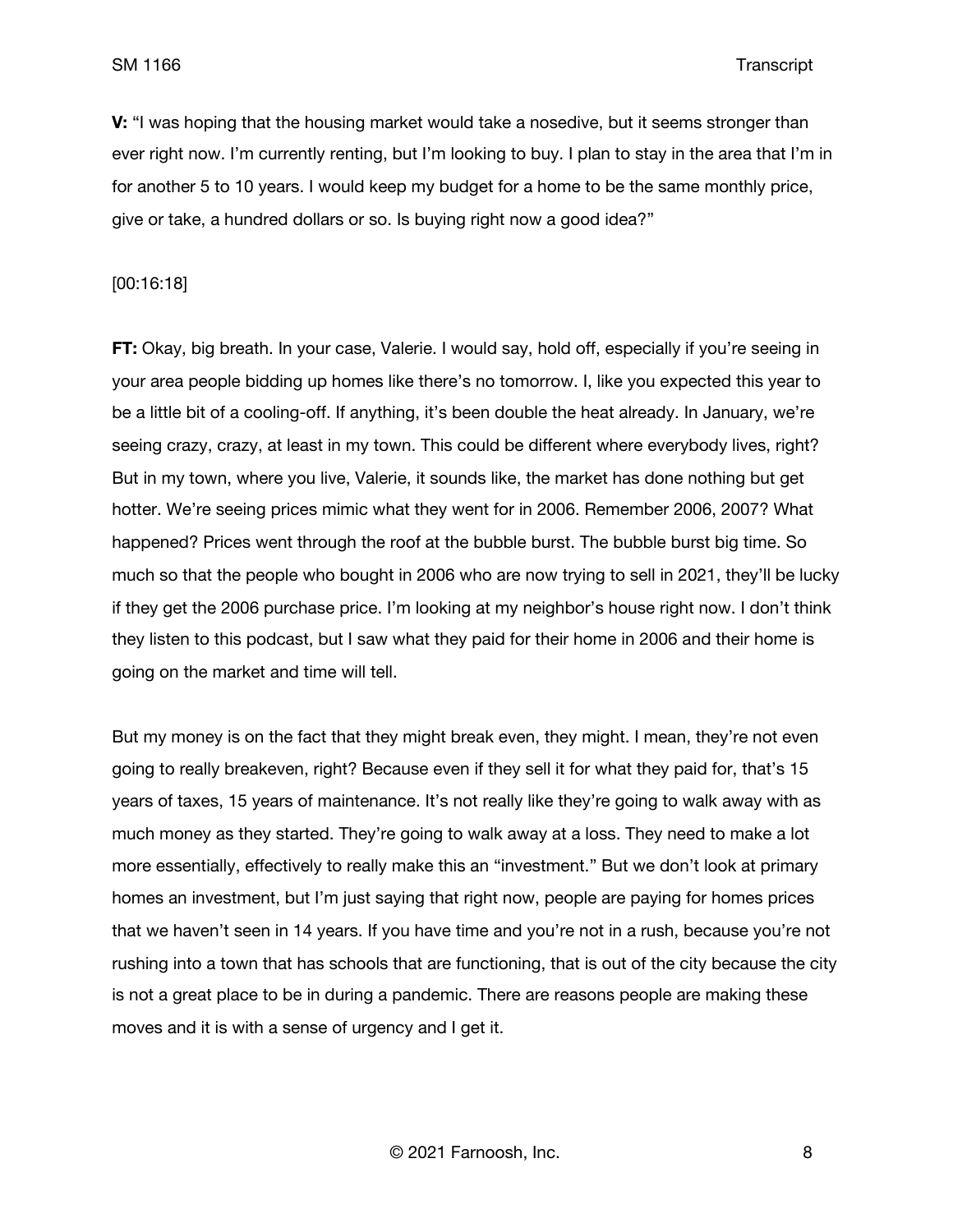I have very good friends who are looking to buy in our town. I get it. I'm not discouraging them because they are in it to win it. They're like, "We're coming, we're staying for the next 20. Well, this is not a flip for us. I know we're going to probably pay more than we should, but it's also still cheaper than New York City." In that case, they can afford it, they know what they want, they know what they're getting themselves into.

You my dear just graduated from college. This is not a time to be jumping into a hot housing market. Hot for the sellers, not hot for the buyers. And you have time, as you said, you have 5 to 10 years to work your way into this town. A life could change, you could decide not to live in this place next year or five years from now. To set yourself up for success, Valerie, you continue to save, you continue to educate yourself on the market. Something great might come up. But I think right now, generally from what I'm hearing from you, this is not the right time for you. I know that I've said on the show that you should just make a decision based on what you need and not so much with what's happening in the market. I'm applying that hear.

I'm saying, what I sense from you is that you don't need to be doing this. There's not really like a sense of urgency or need. Additionally, the market is not that great. For two reasons, I would say don't do it. But then you might be the person like my friend, who's really ready, who got her financial ducks in a row, who is moving here, and wishes she was here yesterday because she wants to get her kids in public school, and they want to get more bang for their buck. Makes sense. I know the market is crazy, but there are other costs to waiting for that. There's the cost of staying in New York City, which is something that they definitely don't want to do. It is complex, but in your case, Valerie, my thinking is, hold off, save and maybe email me again this time next year and let's see where things are. Because I thought like you too, things are going to get a little less crazy, but they have not.

[00:20:33]

Let's see, where are. We've got a question from Amy. It's about her divorce. She says,

[00:20:39]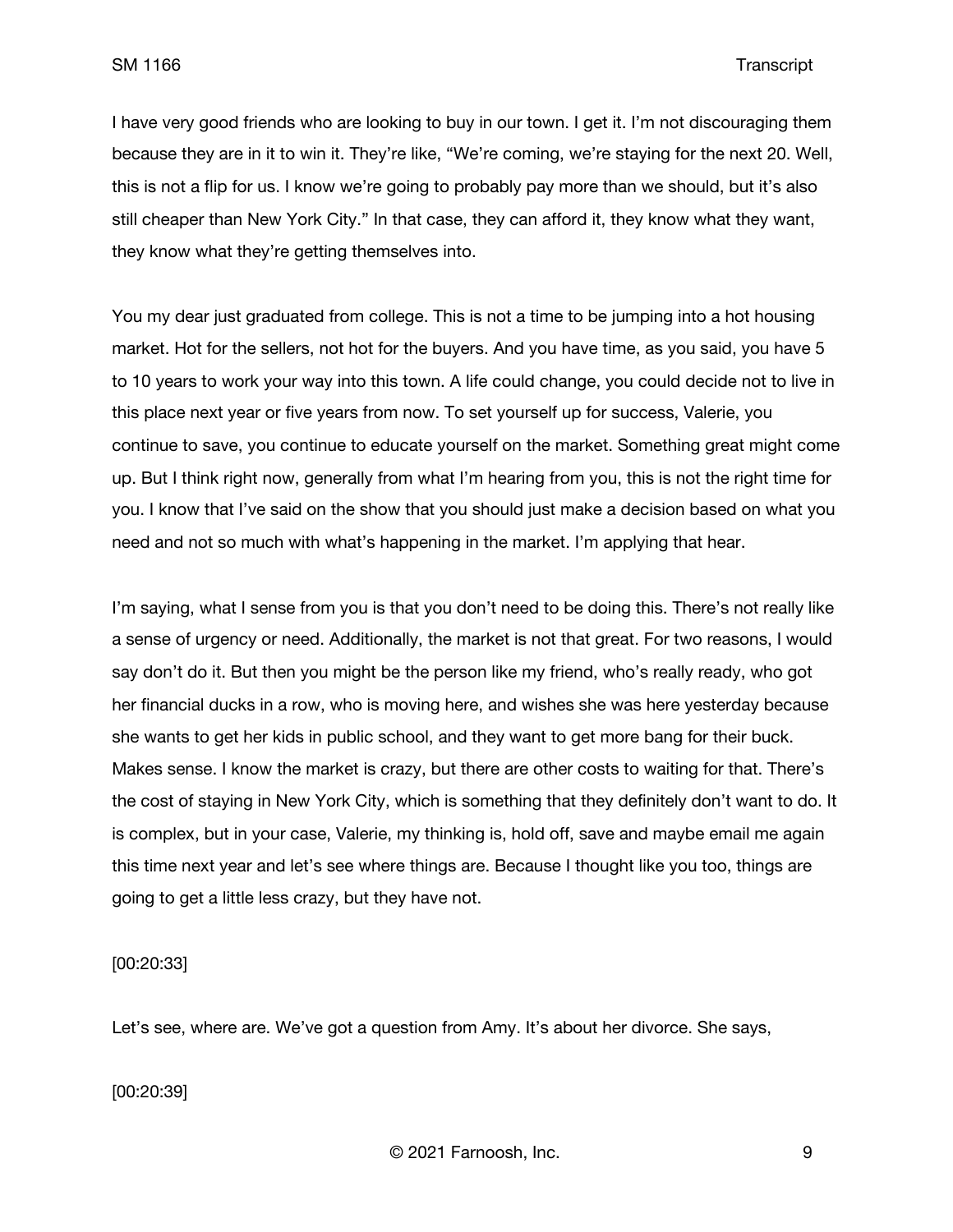**A:** "As part of my divorce settlement, I received a 401(k) in the amount of about \$130,000 from my ex's employer. We live in Colorado and according to Colorado law, I'm entitled to a one-time cash out without a penalty. I have managed to avoid cashing out the 401(k) so far. I very much hope not to, but I do like the peace of mind it gives me, knowing that I could if needed. I have emergency savings of about \$10,000 and I hope to grow that to at least \$30,000 in the next few years. I started a business about two years ago and while the pandemic slowed down my growth. I still feel confident that I will be able to grow to the point where it will support me and my family by the time I ex's maintenance payments run out in fall of 2023. So far, I've been focused on slowly but surely building up my emergency savings, but now I'd also like to start contributing to retirement and opening up college savings accounts for my kids who are 11 and 8. I'm thinking about opening up a Roth IRA. Is there any advantage to rolling the 401(k) into a Roth IRA or do you recommend leaving it in the 401(k) just in case I do need to cash it out? Maybe at least while I'm building up my emergency savings and growing my business, I am pretty much able to live solely on my husband's maintenance payments and child support. So any profit I make in the business until 2023, I can save."

#### [00:22:08]

**FT:** All right, Amy. Several questions here, I'm going to go through this step by step. Let's first talk about this 401(k) that you got in your divorce settlement. That's about \$130,000. I would not tap this just yet. Many of us in 2020 if you read through the CARES Act had the opportunity to tap our 401(k)'s penalty free in the event of a COVID-related financial setback. My advice then to everybody was, do this if you absolutely had to because your house is on fire. When your house is on fire, you don't question the cost of the water, you use the water. It doesn't sound like your house is on fire, Amy. It sounds like you're able to live comfortably off of the child support, off of your husband's maintenance. Your business by this time next year could be making some profit. That's going to be nice extra money.

I would do this. I would talk to a financial advisor. You could even just call up wherever this 401(k) is sitting, talk to an advisor at that firm and be sure that how this money is being

© 2021 Farnoosh, Inc. 10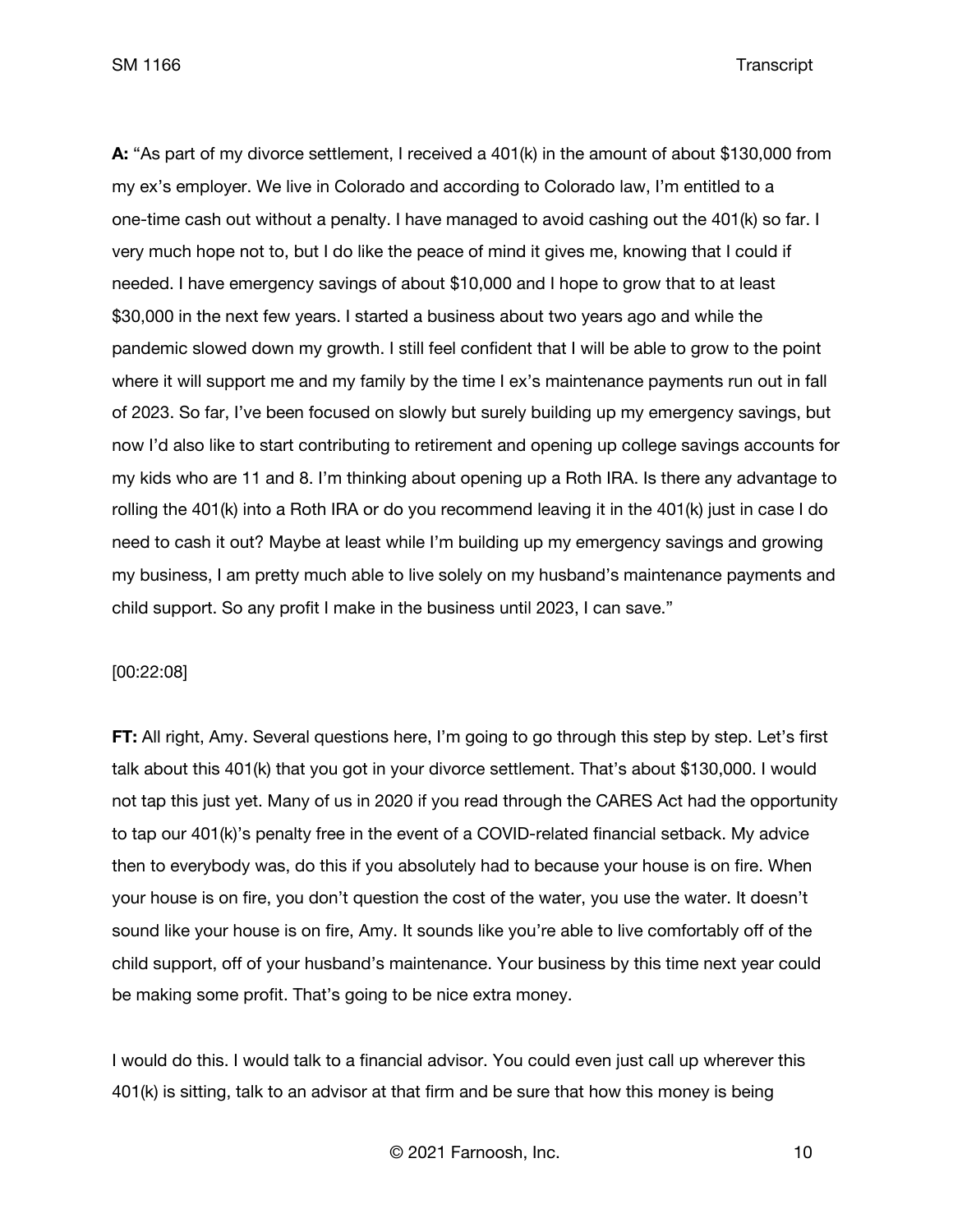invested make sense for you. This money came from your husband's 401(k), presumably, right? And maybe you were, were not involved in that portfolio's design. Now that this is yours and for your retirement, you really need to know how much of this money is being invested in stocks versus bond, how much of it is sitting in cash. Are you comfortable with that mix? That is also where you can talk to someone about perhaps rolling this into a Roth IRA or a traditional IRA, and you can continue to contribute to that. But really important to have an expert step in here to tell you whether this 401(k) is appropriately designed for you and what the best way to manage it is should you roll it into these vehicles.

But I don't think it sounds like you need to be tapping this out right now and you might want to hold off about rolling it over like you said to another IRA until your business is up and running, and you've got some positive cash flow. Because if this time next year you are in a different place, it would be nice to have access to this 401(k) and not pay that 10% early withdrawal penalty.

As far as college savings for your kids, you should talk to your ex about this as well and I'm going to recommend a book for you. It's called, *The Price You Pay for College* by Ron Lieber. He was on this show, maybe you listened to that episode. We didn't get into the dynamics of how single mothers and single parents should talk to their exes about affording college, and how it should work, and how it could work as far as becoming eligible for government loans, but something to talk to him about. Hopefully the lines of communication there are still good and you can come up with a plan together. But a 529 is a great place to start and as I said earlier, how much to contribute back when I was talking about whether or not to pay down your mortgage, I talked about the 529. I think the considerations for families as far as how much to contribute to a 529, you got to ask yourselves, "Okay. What are we going to contribute? If we know the colleges is going to cost X by the time our son or daughter goes to school, how much of that do we want to contribute?" Also, keep in mind that you don't always pay the sticker price. A lot of times kids do get merit aid, they can qualify for grants, you might get a really affordable government loans, so all of that can factor in. Are their grandparents that can contribute?